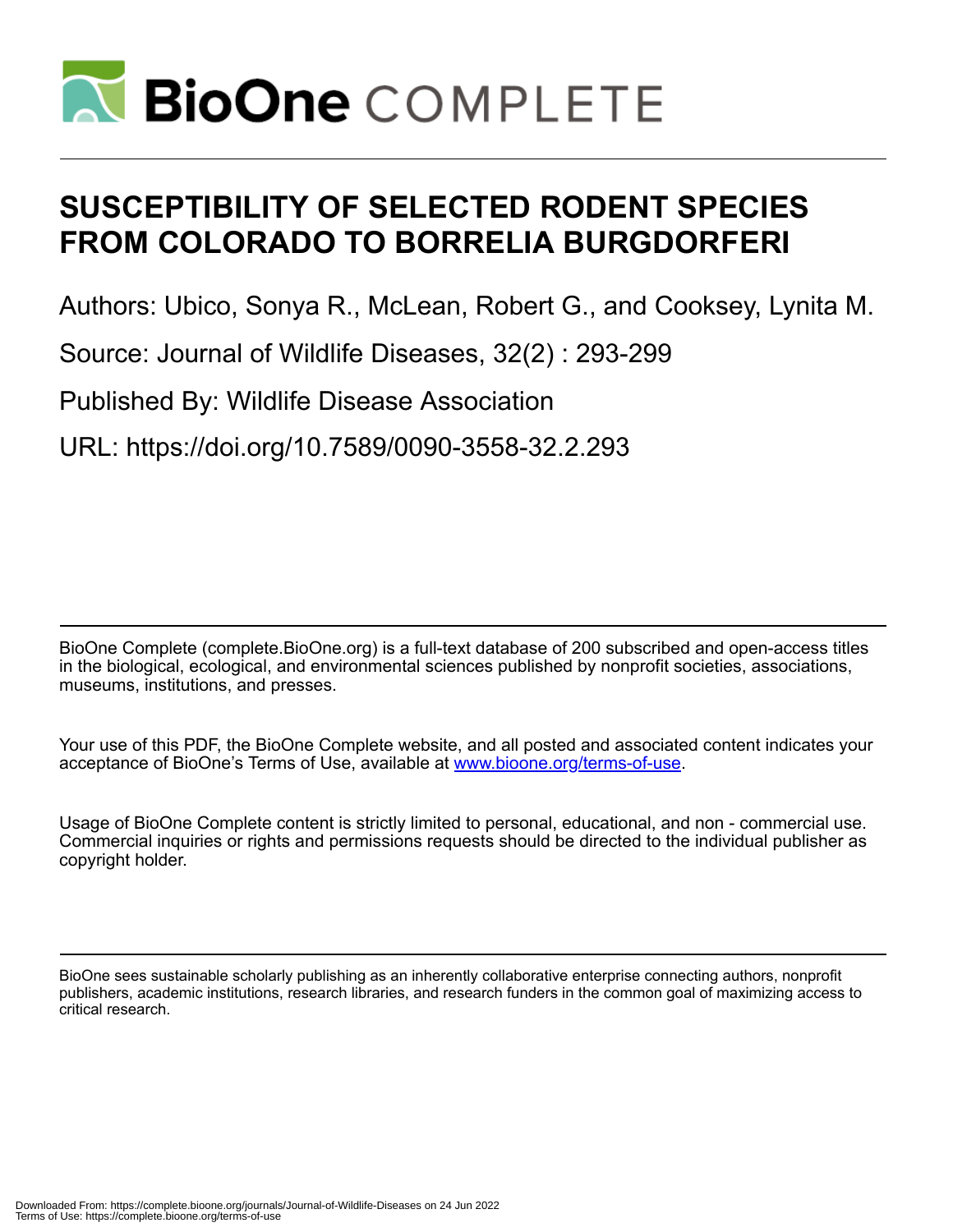# **SUSCEPTIBILITY OF SELECTED RODENT SPECIES FROM COLORADO TO BORRELIA BURGDORFERI**

**Sonya R. Ubico,1** Robert G. **McLean,1 and Lynita M. Cooksey2**

'Division of Vector-Borne Infectious Diseases, National Center for Infectious Diseases, Centers for Disease Control and Prevention, Fort Collins, Colorado 80522, USA **<sup>2</sup>** Department of Biological Sciences, Arkansas State University, Jonesboro, Arkansas 72467, USA

ABSTRACT: To determine the susceptibility of some common Colorado (USA) rodent species to *Borrelia burgdoiferi,* **pregnant** *Perornyscus maniculatus, Tarnias minimus,* and *Spermophilus lateralis* were trapped in May 1990 and kept in quarantine until their young were old enough to be used in the experiment. Six to eight 8-wk-old individuals of each of the Colorado species and, for comparison, eight laboratory raised *P. leucopus* were subcutaneously inoculated with  $\geq 10^5$ spirochetes in 0.1 ml in July 1990. Tissue specimens were collected for isolation from these animals through April 1991. Spirochetes were isolated from blood, ear, bladder, kidney, spleen, liver, and eye in Barbour-Stoener-Kehly (BSK) medium from *P. maniculatus, P leucopus* and *T minimus.* Spirochetes were isolated from at least one tissue from all of these animals and no isolations were obtained from any of the *S. lateralis*. Thus, three of the four rodent species tested are susceptible to, and could harbor, *B. burgdorferi.*

*Key words: Borrelia burgdorferi,* Colorado, *Perornyscus maniculatus, Peromyscus leucopus, Tamias ininimu.s', Spermophilus lateralis,* susceptibility.

#### **INTRODUCTION**

Lyme disease, caused by the spirochete *Borrelia burgdorferi*, is the leading vectorborne disease of humans in the United States and cases have been reported from 46 states, although it is considered endemic for humans in only 18 states in three regions (Dennis, 1991). Some human cases have been reported from the Rocky Mountain states, but the disease's endemic status there has not been established. However, an enzootic cycle of *B. burgdorferi* has recently been described in northern Colorado (USA) (Maupin et al., 1994).

One of the most interesting aspects of Lyme disease is the wide host range of *B. burgdorferi.* This spirochete has been isolated from and is known to cause disease not only in humans (Steere et al., J983) but also in numerous animal species, including monkeys (Philipp et al., 1994), domestic pets (Burgess, 1986), and farm animals (Bosler et al., 1988). It has also been isolated from various wild mammals and birds (Anderson, 1988).

Small mammals such as white-footed mice (Peromyscus leucopus), deer mice *(P. maniculatus),* eastern chipmunks *(Tarnias striatus),* and meadow voles *(Microtus*

*pennsyleanicus),* are important reservoirs of *B. burgdorferi* and hosts for immature vector ticks, *Ixodes scapularies* (Anderson et al., 1983; Callister et a!., 1991). The isolation of the Lyme disease spirochete from the tissues of mammals (Anderson et al., 1985) or ticks (Kocan et al., 1992) is cru cial for identifying *B. burgdotferi* enzootic foci. *Borrelia burgdorferi* has been isolated from kidneys, spleen, liver, testes, blood, bladder, brain, fetus, and eyes (Anderson et al., 1983, 1985; Duray and Johnson, 1986; Ubico, 1992) of mammals and birds.

Evidence for the presence of *B. burg*dorferi in Colorado was established in 1992 (Ubico, 1992) and its presence was confirmed in northern Colorado in 1994 when specific vertebrate host and vector species were identified (Maupin et al., 1994). Our objective was to determine whether three common species of Colorado rodents were susceptible to *B. burgdorferi.*

## **MATERIALS AND METHODS**

During May 1990, pregnant rodents native to Colorado were collected. Sherman (8 X 9 X 23 cm, H.B. Sherman Traps, Inc., Tallahassee, Florida, USA) and small-sized, wire live traps  $(13 \times 13 \times 41$  cm, Tomahawk Live Trap Com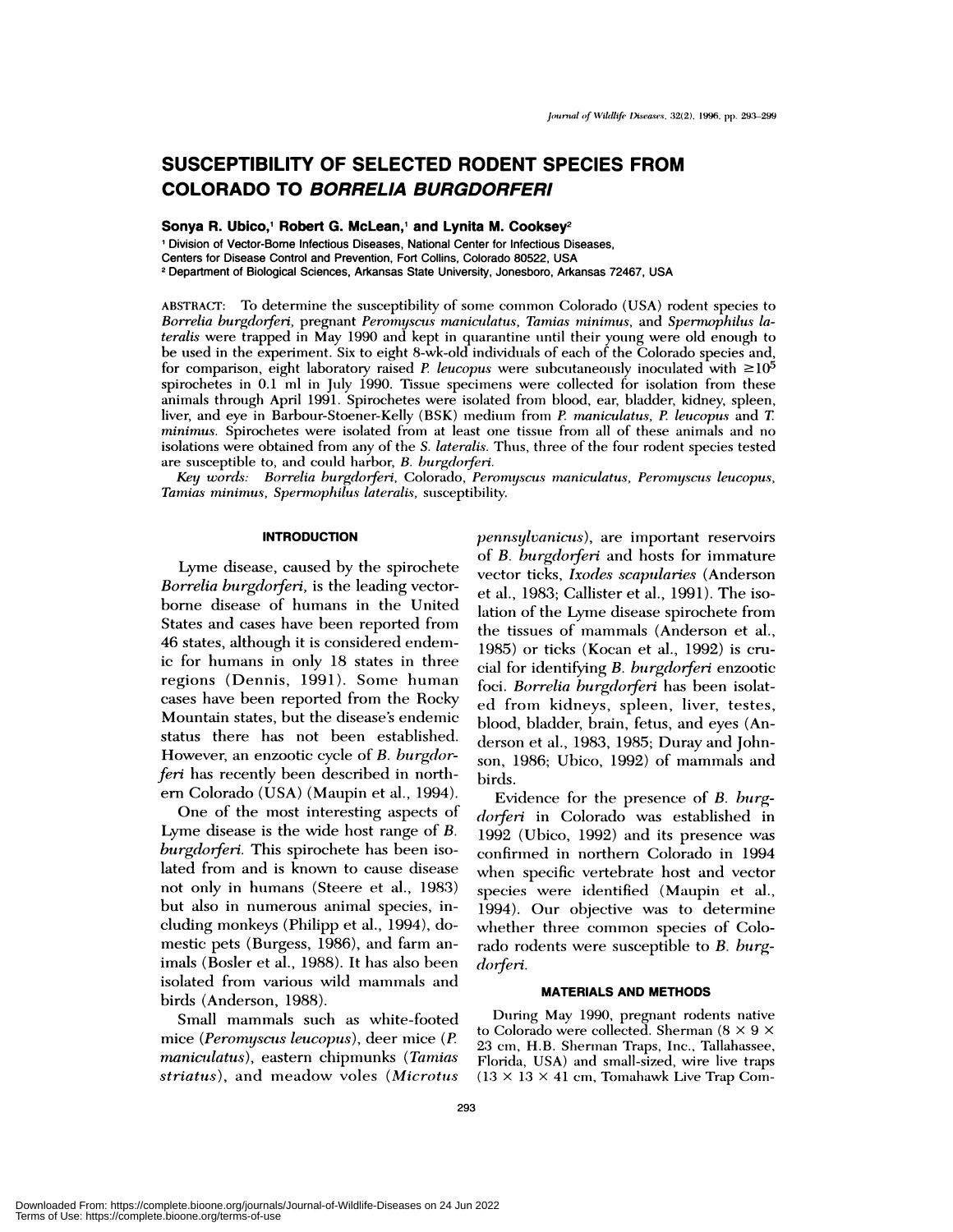pany, Tomahawk, Wisconsin, USA), baited with cracked oats were randomly placed in old coniferous forests in Big Thompson Canyon  $(40°24'N, 105°24'W)$  and Cherokee Park  $(40°52' N, 105°30' W)$  in north-central Colorado. Seventy-five traps were set for three nights at each collection site. The traps were checked and rebaited every morning. Trapped animals were collected and transported to the laboratory of the Centers for Disease Control in Fort Collins, Colorado, where they were transferred to a laboratory cage and kept for quarantine in isolation. The initial bedding provided in each cage was treated with  $0.5\%$  permethrin (Permanone Tick Repellent, Coulston International Corp., Easton, Pennsylvania, USA) to destroy ectoparasites on the animals. The pregnant animals and their young were held for a longer quarantine period until the young were weaned and old enough (8-wk old) to be used in the experiment. Adult males and females were returned to their respective natural habitats.

Six to eight young animals of each of the following species were tested: least chipmunk (Tamias minimus), golden-mantled ground squirrel *(Sperinophilus lateralis),* and deer **mmioumse. In** addition, a group of laboratoryreared white-footed mice (Peromyscus Genetic Stock Center, University of South Carolina, Columbia, South Carolina, USA) was tested for comparison to the other rodent species. Rodents were housed in plastic cages with wood shavings and raw cotton for bedding and were provided with water and standard laboratory mouse chow ad libitum. At the completion of the experiment, all the animals were euthanized with carbon dioxide gas, post-mortem examination was performed and tissues were collected for culturing of spirochetes.

The primary isolate (NY90-14) of *B. burgdorferi* used to inoculate animals was obtained from the ear tissue of *P. leucopus* collected in the hyperendemic area of Westchester, New York (USA) (McLean et al., 1993). The isolate and two passages were propagated in Barbour- Stoener-Kelly (BSK) medium (Barbour, 1984) incubated at 34 C, divided into aliquots, and cryopreserved as described by Anderson (1989). The isolate was identified as *B. burgdorferi* by an indirect fluorescent antibody test with species-specific anti-OspA monoclonal antibody H5332 (Barbour et al., 1986).

Animals were inoculated subcutaneously with a second-passage culture of live *B. burgdorferi* (NY9O-14) suspended in 0.1 ml of BSK culture medium containing  $>100,000$  spirochetes per ml. Dosage was estimated from counts of spirochetes in serially diluted volumes of live cultures.

Rodents were anesthetized with methoxy-

flurane (Metofane, Pittman-Moore, Inc., Mundelein, Illinois, USA) for handling. Pre-inoculation blood samples (0.2 ml) were obtained by capillary pipet from the suborbital sinus on all animals including the mothers of any young used. Daily blood samples (0.05 ml) were taken from all inoculated animals, starting 24 hr postinoculation (P1), during the first week for determination of spirochetemia. Several drops of blood from the capillary tubes were shaken directly into tubes of BSK medium and incubat ed at34 C.

Tissue samples were obtained weekly from the ears of infected animals for 7 wk following inoculation. The ear surface was thoroughly cleaned with 70% ethyl alcohol; and a small piece of tissue  $(3 \text{ to } 4 \text{ mm})$  was collected with a punch (Sinsky and Piesman, 1989). The tissue specimen was first dipped in 5% hydrogen peroxide, then in 70% ethyl alcohol, and then rinsed with sterile phosphate-buffered saline (PBS) before being placed in tubes of BSK medium.

Isolation of live spirochetes from the rodents was accomplished at necropsy in the following manner. A portion of each organ was removed aseptically and placed into prelabeled, individual, sterile plastic bags, which were kept at 4 C and processed within 2 hr after collection. Each specimen was aseptically removed from the plastic bag, rinsed in 70% ethyl alcohol, then in 5% hydrogen peroxide, and finally in PBS. A 3 mm<sup>3</sup> piece of tissue was then placed into BSK medium. The remaining tissue was placed in a labeled, sterile screw-capped vial containing BSK and 30% glycerol and frozen at  $-70$  C.

The cultures were kept at 33 to 34 C and observed by darkfield microscopy once a week for the presence of spirochetes. Negative cultures were examined for up to 8 wk. For positive cultures, in which spirochetes and spirochete-like organisms were observed by darkfield microscopy, slides were prepared and test ed with a direct fluorescent antibody test (Lord et al., 1992) by using a fluorescein-labeled, goat *anti-Borrelia* sp. antibody conjugate (Kirkegaard & Perry Laboratories, Gaithersburg, Maryland, USA).

The chi-square  $(\chi^2)$  and Fisher's exact tests were used to statistically analyze the laboratory data (Sokal and Rohlf, 1981).

#### **RESULTS**

All rodent species, except *S. lateralis*, were susceptible to inoculation with *B. burgdorferi* and developed detectable spirochetemias and tissue infections. Control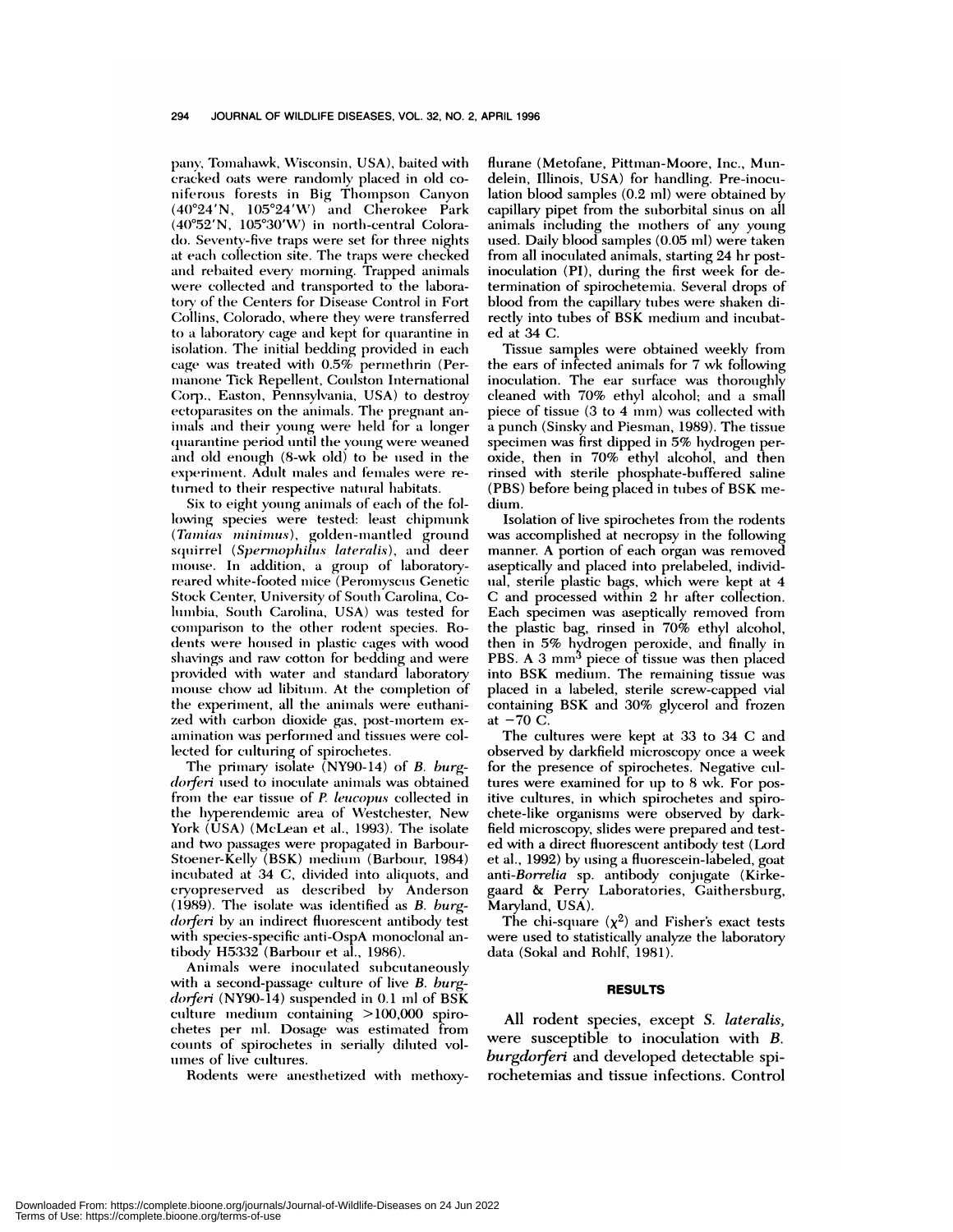| Days<br>post-inoculation | T. minimus       |             | P. maniculatus  |          | P. leucopus     |          |
|--------------------------|------------------|-------------|-----------------|----------|-----------------|----------|
|                          | Positive/tested  | $\sigma$    | Positive/tested | $\sigma$ | Positive/tested | $\%$     |
| 0                        | 0/6 <sup>a</sup> | $_{\rm 0p}$ | 0/8             | 0        | 0/8             | 0        |
|                          | 4/6              | 67          | 1/8             | 13       | 3/8             | 38       |
| 9.                       | 0/6              | $\Omega$    | 5/8             | 63       | 3/8             | 38       |
| 3                        | 3/6              | 50          | 5/8             | 63       | 3/8             | 38       |
| 4                        | 4/6              | 67          | 2/8             | 25       | 0/8             | $\bf{0}$ |
| 5                        | 3/6              | 50          | 0/8             | 0        | 0/8             | $\bf{0}$ |
| 6                        | 1/6              | 17          | 0/8             | 0        | 0/8             | $_{0}$   |
|                          | 1/6              | 17          | 0/8             | 0        | 0/8             | $\theta$ |
| 8                        | 1/6              | Ľï          | 3/8             | 38       | 0/8             | 0        |
| Total                    | 6/6              | 100         | 8/8             | 100      | 7/8             | 88       |

TABLE 1. Isolation of spirochetes in Barbour-Stoenner-Kelly culture media from bloods of least chipmunks *(Tamias minimus),* deer mice *(Peromyscus maniculatus)*, and white-footed mice *(P. leucopus)* inoculated with *Borrelia* burgdorferi.

a Number positive/number tested.

**'** Percent **positive.**

rodents, which either were inoculated with BSK culture medium or not inoculated, did not develop spirochetemia and no spirochetes were isolated from any of their tissues.

Spirochetemias were detected beginning 24 hr P1 in four of six *T minimus,* one of eight *P. maniculatus,* and three of eight *P. leucopus* (Table 1). All *T minimus* and *P. maniculatus* had spirochetemias by day 4 P1. Only one *T minirnus* remained spirochetemic for the first 8 days. However, *B. burgdorferi* was isolated from blood samples taken from two different *T*. *minimus* at the time of necropsy (Table 3). Three *P. maniculatus* remained spirochetemic for the first  $8$  days PI (Table 1), but none were found with circulating *B. burgdorferi* in the blood at the time of necropsy (Table 3). Six of eight *P. leucopus* had developed spirochetemia by day 3 P1.*Borrelia burgdorferi* could not be isolated from blood samples of any living *P lencopus* after day 4 P1 (Table 1) although at

TABLE 2. Isolation of spirochetes in Barbour-Stoenner-Kelly culture media from ear tissue of least chipmunks **(** *Ta7nia.s ininimus),* deer mice *(Peromyscus maniculatus),* and white-footed mice *(P leucopus)* inoculated witlm *Borrelia hurgdorferi.*

| Days                 | T. minimus       |                |                 | P. maniculatus |                 | P. leucopus |  |
|----------------------|------------------|----------------|-----------------|----------------|-----------------|-------------|--|
| post-<br>inoculation | Positive/tested  | $\sigma$       | Positive/tested | $\%$           | Positive/tested | ¥.          |  |
| $\bf{0}$             | 0/6 <sup>a</sup> | 0 <sub>p</sub> | 0/8             | $\theta$       | 0/8             | $\bf{0}$    |  |
| 7                    | 0/6              | $\bf{0}$       | 0/8             | $\theta$       | 0/8             | $\Omega$    |  |
| 14                   | 2/6              | 33             | 4/8             | 50             | 4/8             | 50          |  |
| 21                   | 6/6              | 100            | 6/8             | 75             | 8/8             | 100         |  |
| 28                   | 6/6              | 100            | 7/8             | 88             | 7/8             | 88          |  |
| 35                   | 6/6              | 100            | 7/8             | 88             | 6/8             | 75          |  |
| 42                   | 6/6              | 100            | 4/8             | 50             | 3/8             | 38          |  |
| 49                   | 6/6              | 100            | 0/8             | $\theta$       | 0/8             | $\theta$    |  |
| 72                   | 6/6              | 100            | NTc             |                | NT              |             |  |
| 234                  | NT               |                | 5/8             | 63             | NT              |             |  |
| 292                  | NT               |                | NT              |                | 5/8             | 63          |  |
| Total                | 6/6              | 100            | 7/8             | 88             | 8/8             | 100         |  |

<sup>a</sup> Number positive/number tested.

b Percent positive.

NT **<sup>=</sup>** not **tested.**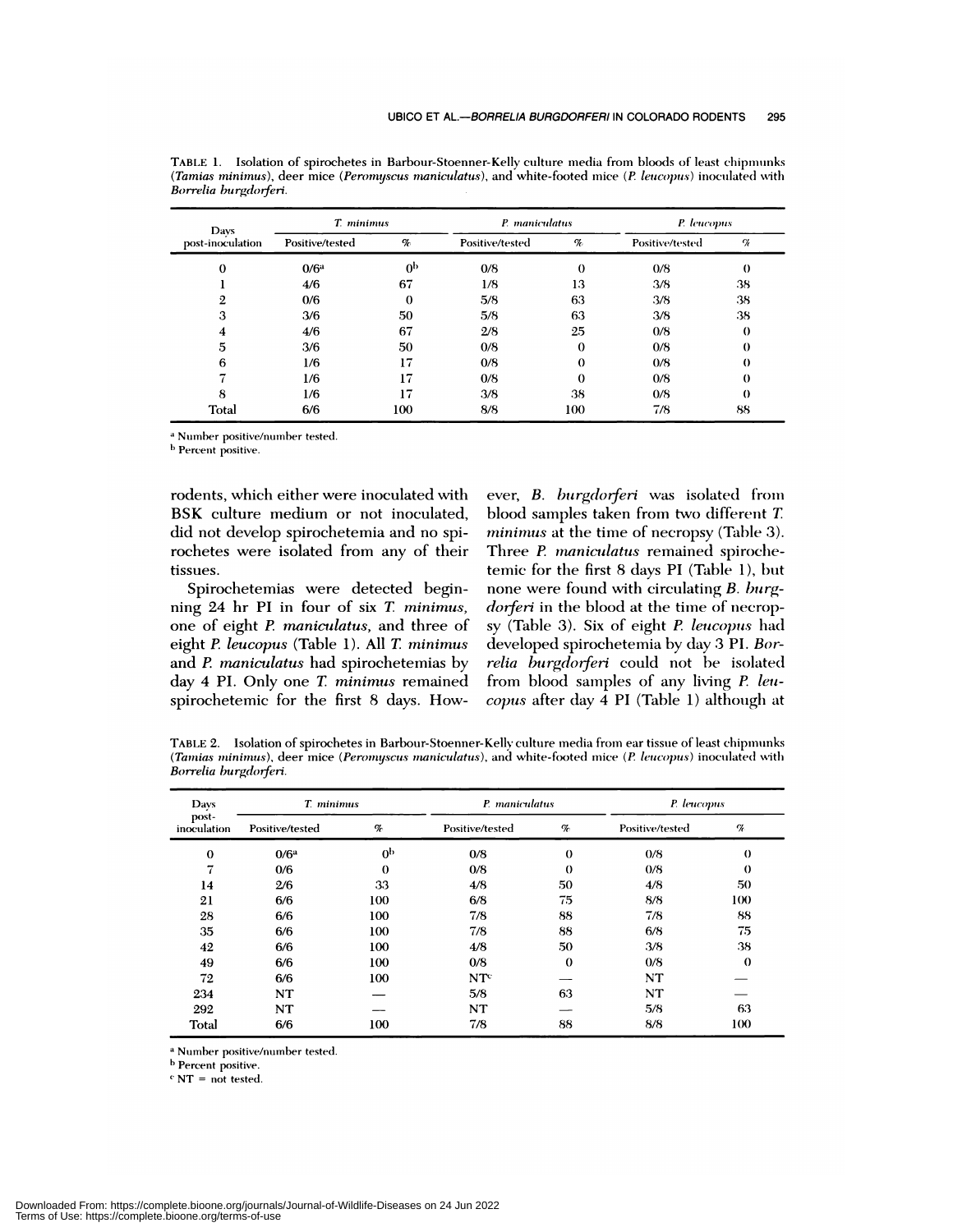| <b>Tissue</b>  | T. minimus          |                 | P. maniculatus      |          | P. leucopus         |                 |
|----------------|---------------------|-----------------|---------------------|----------|---------------------|-----------------|
|                | Positive/<br>tested | Y.              | Positive/<br>tested | %        | Positive/<br>tested | $\mathcal{G}_0$ |
| Blood          | 2/6 <sup>a</sup>    | 33 <sup>b</sup> | 0/8                 | $\Omega$ | 2/8                 | 25              |
| Ear            | 6/6                 | 100             | 5/8                 | 63       | 5/8                 | 63              |
| Liver          | 0/6                 | $\theta$        | 1/8                 | 13       | 0/8                 | $\bf{0}$        |
| Spleen         | 2/6                 | 33              | 5/8                 | 63       | 1/8                 | 13              |
| Kidney         | 1/6                 | 17              | 1/8                 | 13       | 0/8                 | $\bf{0}$        |
| <b>Bladder</b> | 5/6                 | 83              | 7/8                 | 88       | 1/8                 | 13              |
| Eye            | 2/6                 | 33              | 6/8                 | 75       | 4/8                 | 50              |
| Total          | 6/6                 | 100             | 8/8                 | 100      | 8/8                 | 100             |

TABLE 3. Isolation of spirochetes in Barbour-Stoenner-Kelly culture media from tissues collected at time of necropsy (72, 234, and 290 days postinoculation respectively) of least chipmunks (Tamias minimus), deer mice (Peromyscus maniculatus), and white-footed mice (P. leucopus) inoculated with Borrelia burgdorferi.

<sup>a</sup> Number positive/number tested.

<sup>b</sup> Percent positive.

the time of necropsy spirochetes were isolated from blood samples taken from two mice (Table 3). Spirochetemias were unequal among the three species, but spirochetes were isolated from the blood on at least one occasion from all individuals inoculated, except from one *P. leucopus*.

Borrelia burgdorferi was isolated from ear tissue of two of six T. minimus, four of eight P. maniculatus, and four of eight P. leucopus by day 14 PI (Table 2). By day 21 PI, all of the ear tissue cultures from T. minimus were positive, and spirochetes were isolated from ear tissue at the time of necropsy (Tables 2, 3). Borrelia burg*dorferi* spirochetes also were isolated from ear tissue of seven of eight P. maniculatus by day 28 PI (Table 2) and all eight P. leucopus by day 21 PI (Table 2); five of eight individuals in both species had spirochetes in ear tissue at necropsy 234 and 292 days PI, respectively (Table 3). Spirochetes were isolated from ear tissue on at least one occasion from all rodents inoculated except from one P. maniculatus that died during the experiment.

At the time of necropsy, B. burgdorferi also was isolated from the liver, spleen, eye, kidney, and bladder of these infected rodents (Table 3). There was a significantly, higher isolation prevalence of spirochetes from both spleen ( $P \leq 0.05$ ) and bladder ( $P < 0.01$ ) tissues from *P. mani-* culatus than from P. leucopus at the time of necropsy, but there were no other statistically significant differences.

One P. maniculatus was found dead 140 days PI. Very low numbers of B. burgdorferi had been isolated from its blood samples on day 1 and 2 PI, and no isolates were recovered from ear tissue samples (Table 2). However, very high counts of spirochetes were obtained from the cultures of kidney and bladder tissue taken at necropsy from this animal. Skin lesions did not develop at the site of injection on any of the rodents.

Ten inoculated rodents became hyperactive, but had no clinical signs of disease such as lameness, paralysis, inactivity, or reduction in food intake during the study. At necropsy, the animals were observed to be well-nourished with normal appearing fur coats and no swelling of limb joints. No abnormal fluid was found in the body cavities, including the pericardial sac. No gross abnormalities were seen in the thoracic and abdominal viscera.

#### **DISCUSSION**

According to Burgdorfer and Mavros (1970), S. lateralis is refractory to B. hermsii infections, and the results from this study provide evidence that this species also may be refractory to B. burgdorferi because no demonstrable spirochetemias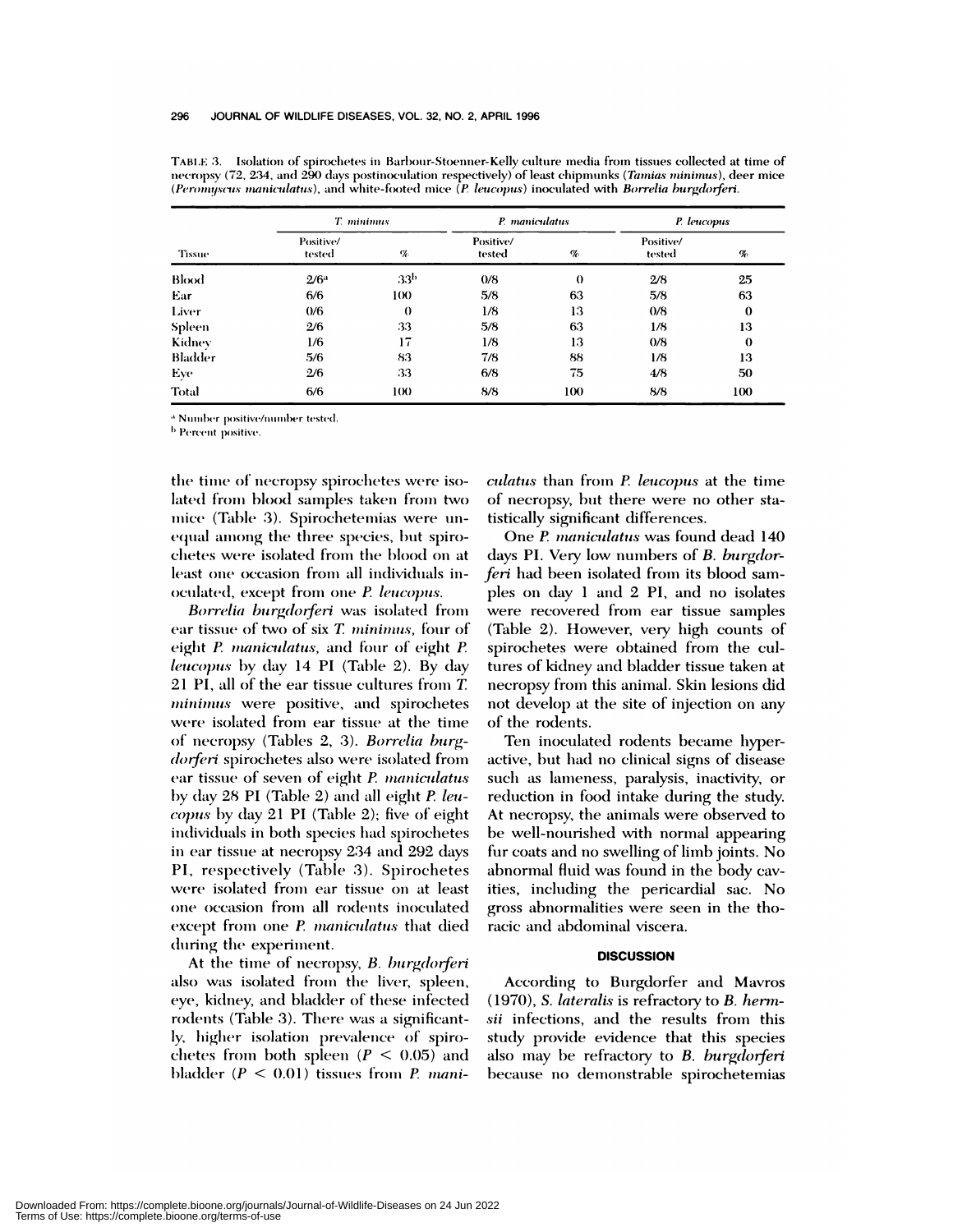or tissue infections developed. Based on these results, *P maniculatus* and *T mini mus* are as susceptible to *B. burgdorferi* as is the well-established rodent host species, *P. leucopus,* and we believe that these rodent species could be important reservoirs for this disease agent in Colorado where *P. leucopus* is limited or absent.

The *B. burgdorferi* spirochetemias in wild rodents infected during this study oc curred during the first few days P1 as was described previously for other rodent species by Duray and Johnson (1986) and Mc-Lean et al. (1993). It was possible to isolate *B. burgdorferi* from blood taken 24 hr **P1 from chipmunks, deer mice, and** whitefooted mice. McLean et al. (1993) previously isolated spirochetes from blood taken 24 hr P1 from eastern chipmunks which had been inoculated with the same strain of *B. burgdorferi*. Spirochetemias were detected mostly during the first 5 days **P1. In our study,** *B. burgdorferi* was not isolated from blood samples after the first 8 days PI; although Johnson et al. (1984) isolated spirochetes from the blood of hamsters *(Mesocricetus anratus)* up to but not more than 2 wk. Thus, following the initial infection, *B. burgdorferi* may spread via the blood to other body sites during the first week of infection and then disappear from the blood. This is further supported by the observation that these microorganisms usually were not isolated from ear tissue until 7 to 14 days P1. How ever, *B. burgdorferi* was recovered during necropsy from blood samples at 72 days P1 from *T minimus* and 290 days P1 from *P. leucopus,* but not at 237 days P1 from *P. maniculatus.* Duray and Johnson (1986) isolated *B. burgdorferi* from blood from the left ventricles of the heart of hamsters 6.5 and 7 mo P1. Thus we believe *B. burgdorferi* can persist chronically in the host and that the host retains the capacity for relapsing spirochetemias for a relatively long period.

*Borrelia burgdorferi* was not isolated from urine samples from any of the experimental rodents even though, according to Bosler and Schulze (1986), the prevalence of spirochetes in the urine of feral reservoir hosts regularly is higher than their prevalence in the blood. However, spirochetes consistently were isolated from the bladder of the experimental rodents in this study even after the animals had died. These results are in agreement with the previous findings of Schwan et al. (1988) and Callister et al. (1989). Based on these results, not only the bladder but also the kidneys harbor *B. bnrgdorferi.* Bosler and Schulze (1986) suggested that the kidney concentrates or filters these microorganisms from the blood and that they then enter the urine alive.

Infection of various internal organs was documented by isolation of *B. burgdorferi* in BSK culture media. The isolation of these microorganisms from the eyes of three species is evidence that rodents may suffer ocular manifestations of *B. burgdorferi* infection. This phenomenon has been reported in humans (Flach and Lavoie, 1990). Duray and Johnson (1986) previously had detected *B. burgdorferi* in the eyes of hamsters by culture and histologic examination and suggested that the microorganism's attraction to the eye is related to the viscosity of the vitreous chamber and the chamber's glucose and electrolyte contents.

From these results, we propose that the deer mouse and least chipmunk also may be potential reservoir host species for *B*. *burgdorferi* in Colorado. These two host species are in addition to the Mexican wood rat *(Neotoma mexicana)* and the rock mouse (*P. difficilis*), from which this spirochete was recently isolated in northern Colorado (Maupin et al., 1994). The presence, distribution, and description of en zootic transmission cycles of *B. burgdorferi* in other locations of the Rocky Mountain region need to be determined.

### **ACKNOWLEDGMENTS**

The authors express their appreciation to Ron Shriner, Larry Kirk, Steve Sviat, and George Wiggett for their specialized assistance;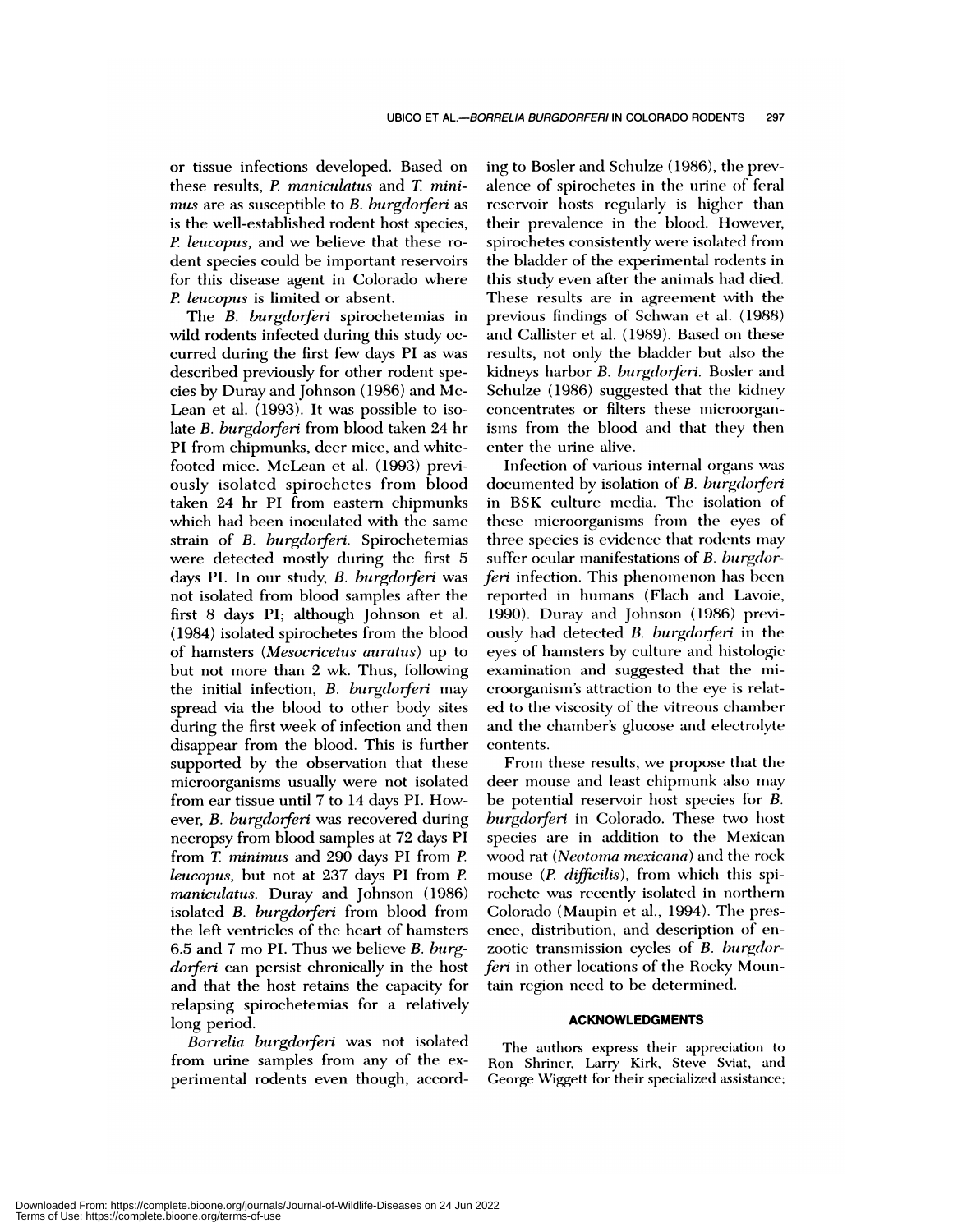and to Drs. Barbara Joyce, Carl Mitchell, Robert Cook, and Deborah Reiss for their guidance. This work was done in partial fulfillment of the requirements for the degree of Doctor of Philosophy at Colorado State University.

#### **LITERATURE CITED**

- ANDERSON, J. F. 1988. Mammalian and avian reservoirs for Borrelia burgdorferi. Annals of the New York Academy of Science 539: 180-191.
- -. 1989. Isolation and cryopreservation of the Lyme disease spirochete Borrelia burgdorferi. U.S. Federal Culture Collection Newsletter 19:  $1-4.$
- ., L. A. MAGNARELLI, W. BURGDORFER, AND A. G. BARBOUR. 1983. Spirochetes in Ixodes dammini and mammals from Connecticut. American Journal of Tropical Medicine and Hygiene 32: 818-824.
- -, R. C. JOHNSON, L. A. MAGNARELLI, AND F. W. HYDE. 1985. Culturing Borrelia burgdorferi from spleen and kidney tissues of wild caught white-footed mice, Peromyscus leucopus. Zentralblatt für Bakteriologie, Mikrobiologie, und Hygiene (Series A) 263: 34-39.
- BARBOUR, A. G. 1984. Isolation and cultivation of Lyme disease spirochetes. Yale Journal of Biology and Medicine 57: 521-525.
- -, S. F. HAYES, R. A. HEILAND, M. E. SCHRUMPF, AND S. L. TESSIER. 1986. A Borrelia genus-specific monoclonal antibody binds to a flagellar epitope. Infection and Immunity 52: 549-554.
- BOSLER, E. M., AND T. L. SCHULZE. 1986. The prevalence and significance of Borrelia burgdorferi in the urine of feral reservoir hosts. Zentralblatt für Bakteriologie, Mikrobiologie und Hygiene (Series A) 263: 40-44.
- -, D. P. COHEN, T. L. SCHULZE, C. OLSEN, W. BERNARD, AND B. LISSMAN. 1988. Host responses to Borrelia burgdorferi in dogs and horse. Annals of the New York Academy of Science 539: 221-234.
- BURGDORFER, W., AND A. J. MAVROS. 1970. Susceptibility of various species of rodents to the relapsing fever spirochete, Borrelia hermsii. Infection and Immunity 2: 256-259.
- BURGESS, E. C. 1986. Natural exposure of Wisconsin dogs to the Lyme disease spirochete. Laboratory Animal Science 36: 288-290.
- CALLISTER, S. M., W. A. AGGER, R. F. SCHELL, AND K. M. BRAND. 1989. Efficacy of the urinary bladder for isolation of Borrelia burgdorferi from naturally infected, wild Peromyscus leucopus. Journal of Clinical Microbiology 27: 773-774.
- ., J. A. Nelson, R. F. Schell, D. A. Jobe, R. BAUTZ, W. A. AGGER, AND J. COGGINS. 1991. Survey for Ixodes spp. and Borrelia burgdorferi in southeastern Wisconsin and northeastern Illi-

nois. Journal of Clinical Microbiology 29: 403-406.

- DENNIS, D. T. 1991. Lyme disease: Tracking an epidemic. Journal of the American Medical Association 266: 1269-1270.
- DURAY, P. H., AND R. C. JOHNSON. 1986. The histopathology of experimentally infected hamsters with the Lyme disease spirochete Borrelia burgdorferi (42251). Proceedings of the Society for Experimental Biology and Medicine 181: 263-269
- FLACH, A. J., AND P. L. LAVOIE. 1990. Episcleritis, conjunctivitis, and keratitis as ocular manifestations of Lyme disease. Ophthalmology 97: 973-975.
- JOHNSON, R. C., N. MAREK, AND C. KODNER. 1984. Infection of Syrian hamsters with Lyme disease spirochetes. Journal of Clinical Microbiology 20: 1099-1101.
- KOCAN, A. A., S. W. MUKOLWE, G. L. MURPHY, R. W. BARKER, AND K. M. KOCAN. 1992. Isolation of Borrelia burgdorferi (Spirochaetales: Spirochaetaceae) from Ixodes scapularis and Dermacentor albipictus ticks (Acari: Ixodidae) in Oklahoma. Journal of Medical Entomology 29: 630-633.
- LORD, R. D., J. G. HUMPHREYS, V. R. LORD, R. G. MCLEAN, AND C. L. GARLAND. 1992. Borrelia burgdorferi infection in white-footed mice (Peromyscus leucopus) in hemlock (Tsuga canadensis) habitat in western Pennsylvania. Journal of Wildlife Diseases 28: 364-368.
- MAUPIN, G. O., K. L. GAGE, J. PIESMAN, J. MON-TENIERI, S. L. SVIAT, L. VANDERZANDER, C. M. HAPP, M. DOLAN, AND B. J. B. JOHNSON. 1994. Discovery of an enzootic cycle of Borrelia burgdorferi in Neotoma mexicana and Ixodes spinipalpis from northern Colorado, an area where Lyme disease is nonendemic. The Journal of Infectious Diseases 170: 636-643.
- MCLEAN, R. G., S. R. UBICO, AND L. M. COOKSEY. 1993. Experimental infection of the eastern chipmunk (Tamias striatus) with the Lyme disease spirochete (Borrelia burgdorferi). Journal of Wildlife Diseases 29: 527-532.
- PHILIPP, M. T., M. K. AYDINTUG, R. P. BOHM, JR., F. B. COGSWELL, V. A. DENNIS, H. N. LANNERS, R. C. LOWRIE, JR., E. D. ROBERTS, M. D. CON-WAY, M. KARACORLU, G. A. PEYMAN, D. J. GUB-LER, B. J. B. JOHNSON, J. PIESMAN, AND Y. GU. 1994. Early and early disseminated phases of Lyme disease in the Rhesus monkey; a model for infection in humans. Infection and Immunity 61: 3047-3059
- SCHWAN, T. G., W. BURGDORFER, M. E. SCHRUMPF, AND R. H. KARSTENS. 1988. The urinary bladder, a consistent source of Borrelia burgdorferi in experimentally infected white-footed field mice (Peromyscus leucopus). Journal of Clinical Microbiology 26: 893-895.